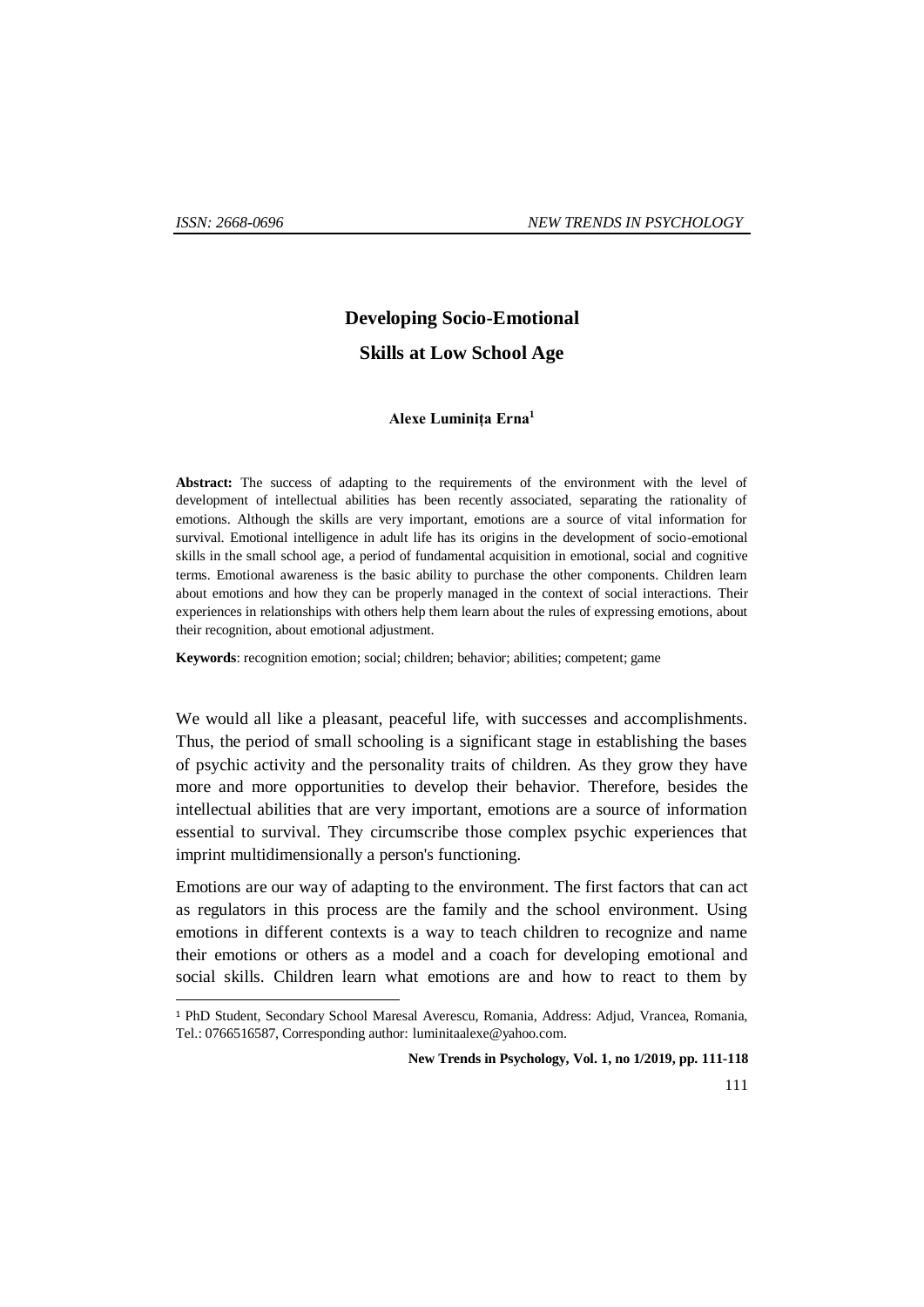observing the adult behavior. The teacher can support the emotional development of the child through different behaviors. Children's reaction to day-to-day situations differs according to the temperament they have.

In the same situation, two children can react differently in terms of intensity of emotion, duration of activation threshold and duration of restoration of the state of calm. Beyond the behaviors that children exhibit when experiencing a certain emotion, there are a number of temperamental differences that are harder to observe, depending on how the body and mind of children react when they are exposed to certain situations and which represent the invisible face of emotional reactivity.

Emotions are our way of adapting to the environment. Depending on the type of emotion experienced in a particular situation, the child learns to recognize his or her emotional and mental needs and to act accordingly. When the child experiences an emotion, it is important to teach him three aspects: - How to identify and recognize their lived emotions? - What is the need for adaptation that the emotion signals? - How to change his behavior or how to perceive the situation in such a way as to adapt to the situation?

The first factors that can regulate this process are the family and the school environment. Parents' attitudes towards their children range from excessive tolerance to harsh attitudes towards inappropriate behavior of children. The source of these attitudes is represented by the parents' expectations, which may be inappropriate in relation to the age and the abilities of the children. To this is added the style of parents to express their emotions.

Teachers' reactions to emotional manifestations of children are an important source of learning about emotions. Using emotions in different contexts is a way to teach children to recognize and name their own emotions or others as a model, but also a coach for developing emotional and social skills. Children learn what emotions are and how to react to them by observing adult behavior. When the educator observes and gives attention to the emotions of the child, he conveys the message to him that emotions are healthy and that they are an important source of adaptation to the environment. When the teacher and parents express emotions and manage their emotions well, the child learns how to respond to emotions. The child begins by identifying the excitement of others by facial expression or voice tone. Later the kid learns to link the emotion to a behavior or situation, such as: the child is sad because he has lost his toy.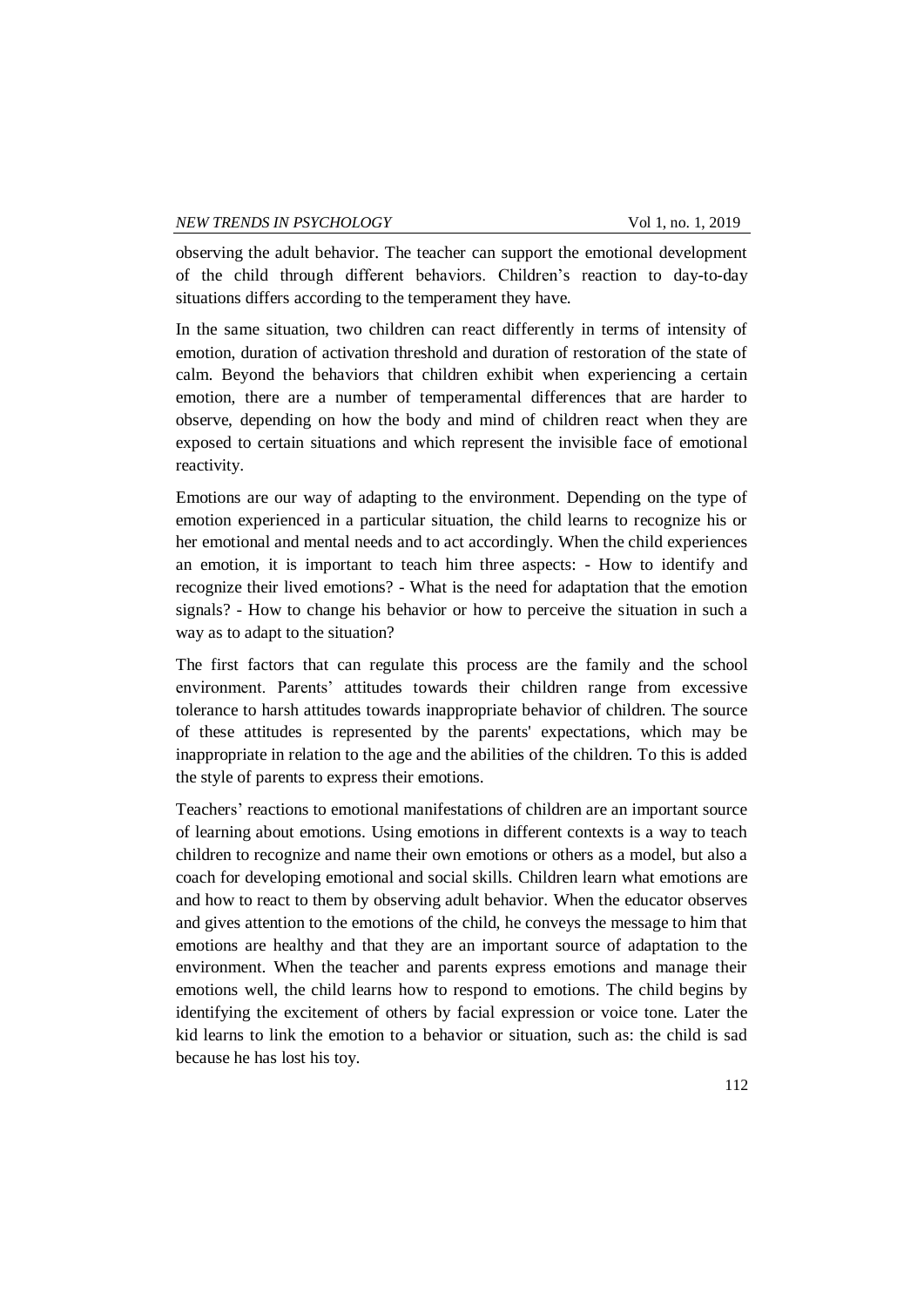The main source of learning about relationships with others at pre-school and small school age is the game. Involvement of children in a game facilitates the development of the ability to initiate interactions. These positive interactions with other colleagues lead to the formation of friendship relations, to the development of cooperation skills.

Friends are emotional resources for spending leisure time. Researchers show that the period of time when a person laughs, smiles, talks with others is much larger between friends than among people who know less themselves.

In these moments of relaxation, certain chemicals called "endorphins" that strengthen the immune system are discharged into the body. Also, friends are a buffer against the negative effects of events such as family conflicts, divorce, school problems. In these situations, children are a little distant from the family and call friends to get the necessary emotional support.

Thus, they are a learning resource in situations that a child does not know how to solve them. Children can mimic the behavior of their friend when he does not know what to do or can ask directly for help (e.g. How to build the castle?).

Studies show that sharing information and skills is more effective among friends than between children who are not known because they have more trust in each other and feel less vulnerable when expressing difficulties in a field. Because emotional and social skills have such an important role in our lives, parents and other people involved in educating children need to be informed about the issue of gender differences and the need to capitalize or compensate for these differences during the little school life, the period of best time from the socio-emotional acquisitions point of view.

Parents and educators, through their activities, can support and give children opportunities to help develop socio-emotional skills adequately without being limited by gender stereotypes. From where do we start when we want to improve children's emotional abilities? If we want to improve children's emotional abilities, it's important that we first see what their strengths are and what kind of behaviors can be developed. In this regard, we can look for answers to the following questions: How does the child behave like? Is he separated from parents without difficulty? Is it too clinging to adults? Does he manifest enthusiasm when doing good things for him?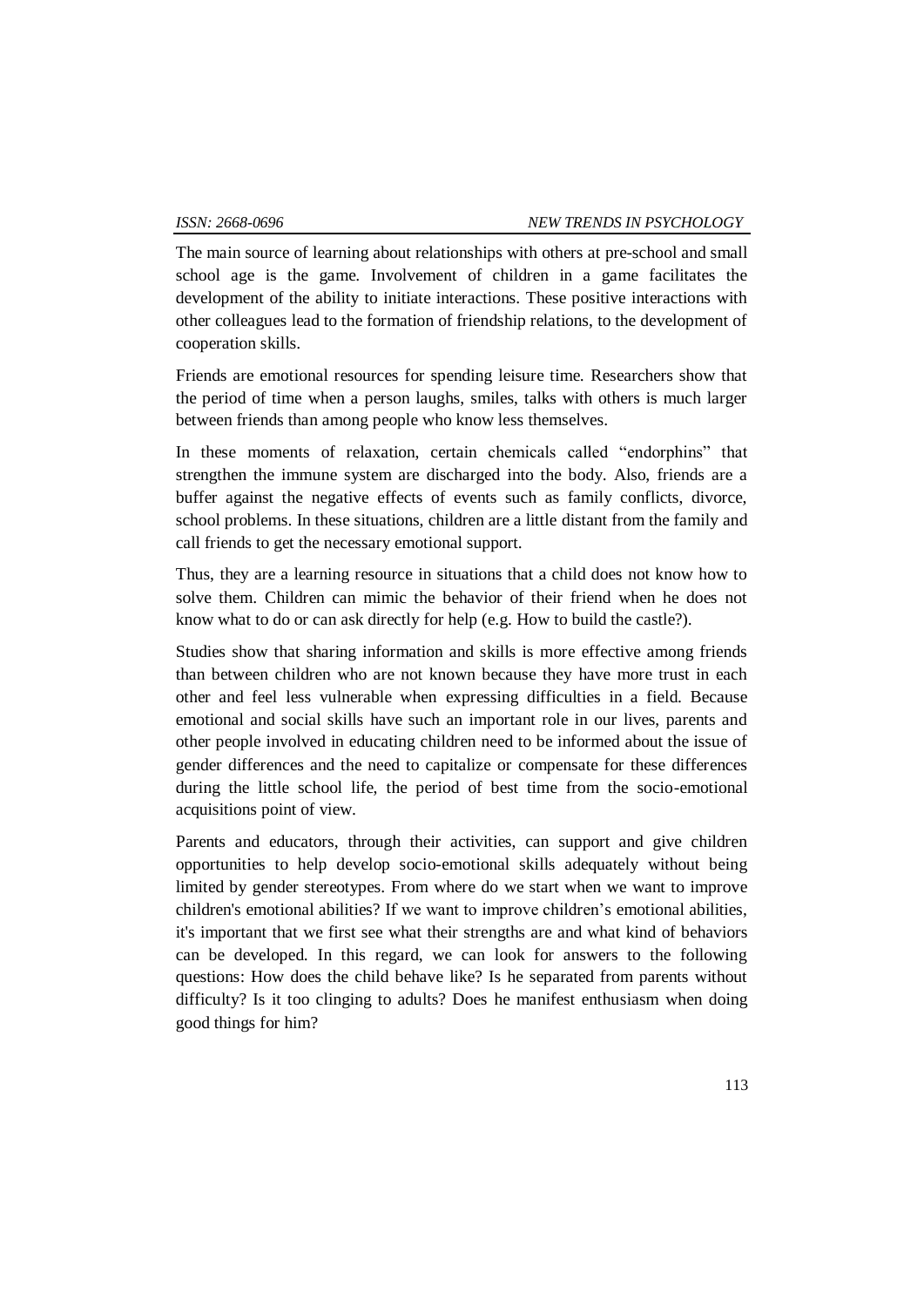Are they letting others calm him when he goes through stressful moments? Eat, sleep, go to the toilet without problems when he is away from home? Does he easily adapt to sudden changes in the environment? Does he express anger in words rather than in actions? Does he accept adult redirection when the child exhibits aggressive behaviors? Does not it withdraw excessively from the community? Does it show interest in school activities? Smiles and looks happy most of the time? Where do we start when we want to improve children's social skills? If we want to improve children's social skills, it's important that we first see what their strengths points are and what kind of behaviors can be developed.

## **1. Development of Emotional Skills**

The optimal emotional development is one of the key components of adaptation. It is necessary to maintain the state of mental health and it influences the development and maintenance of social relations. THE IMPORTANCE OF THE SUFFICIENT EXPRESSION OF EMOTIONS

Proper expression of emotions is very important in social interactions because contributes to their maintenance.

Inappropriate expression of negative emotions (e.g. anger, fear, sadness) by physical or verbal aggressiveness leads to the appearance of children's isolation behavior. If these children with frequent positive emotions have more friends and they are more loved by others, children who behave aggressively have difficulty recognizing and understanding the emotions expressed by others in a specific situation.

HOW DOES THE CHILD DEVELOP EMOTIONAL ABILITIES? Adults (parents, teachers) are those who contribute to the development of children's emotional abilities in three ways:

1. Adult reactions to emotions expressed by children. The way adults react to emotional expression of children determines the expression or inhibition of their future emotions.

2. Expression of their own emotions by adults

The emotional expressiveness of adults becomes a model for children in terms of emotional expression.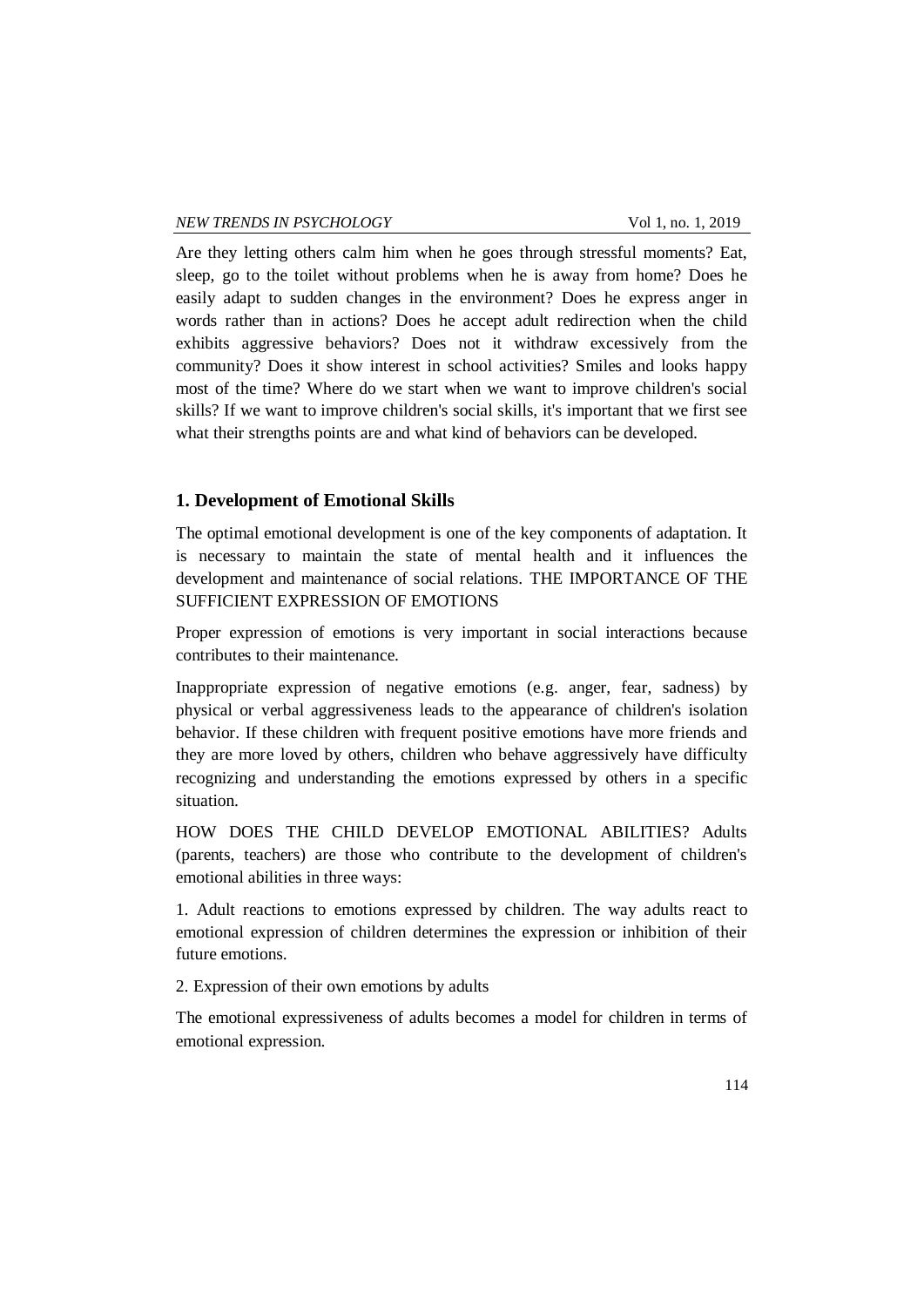3. Discussions about emotions

Experiencing different emotional situations and talking with parents helps children understand emotional situations and respond appropriately to such situations. The way adults talk about emotional issues can convey their support and acceptance, and can contribute to the child's awareness of the different emotional states they are experiencing.

\* Example number 1: children raised by parents who promote discussions about emotional experiences are more likely to communicate their own emotions and show a better understanding of the emotions of others.

\* Example number 2: Children raised by parents who follow the idea that emotions, especially negative ones, should not be discussed openly, they can induce children the idea that emotions should not be expressed, which affects their emotional regulation capacity.

\* Example number 3: If the adult frequently expresses negative emotions, the child will also express these emotions, due to his repeated exposure to them.

Emotional skills are divided into 3 categories:

- 1. Feeling and expressing emotions
	- awareness of your own emotional experiences
	- adequate transmission of messages with emotional load
	- the manifestation of empathy
- 2. Understanding and Recognizing Emotions
	- identification of emotions based on non-verbal indices
	- name of emotions ("I'm glad," "I'm sad")
	- understanding the causes and consequences of emotions
- 3. Emotional adjustment
	- using the age-appropriate emotional adjustment strategies

WHY DO WE DEVELOP EMOTIONAL COMPETENCE? It allows children to acquire the prerequisites needed to become aware of their own emotional experiences. It helps children acquire appropriate strategies for emotional regulation and then optimal relationships with others.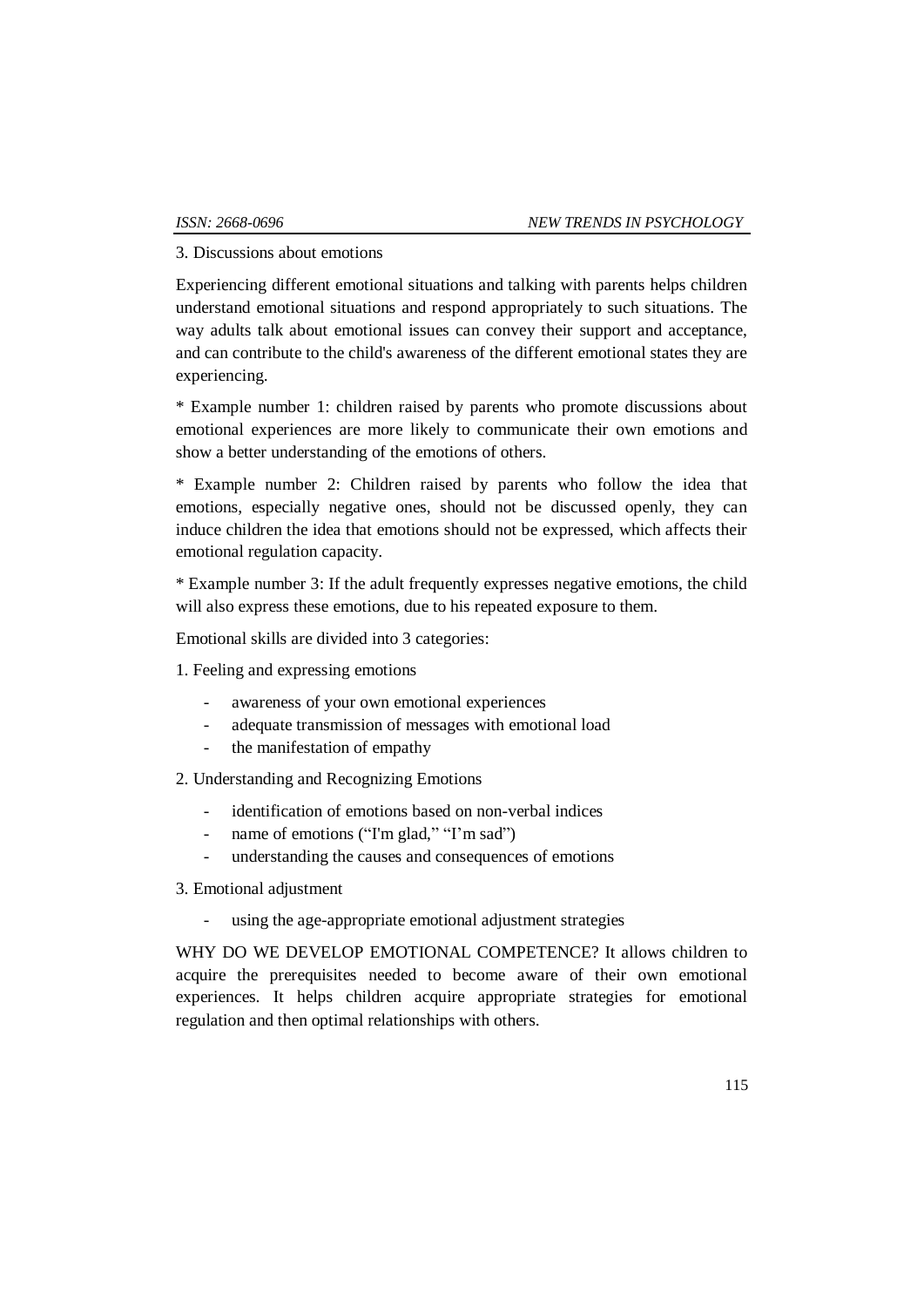#### *NEW TRENDS IN PSYCHOLOGY* Vol 1, no. 1, 2019

If in the first years of life the discussion only refers to the emotions of the children, the parents will gradually bring into question those of other people as well, the number and variety of emotions increases as the child develops. The frequency with which children have been involved in emotional language has long-term influence, favoring the development of emotional understanding skills. Attracting children's attention to the particular aspects of human behavior makes it possible to develop a sensitivity to various emotional expressions, knowing the causes and consequences of emotional behavior being much richer. Therefore, the attention paid to the emotional side can greatly contribute to the harmonious development of the child, thus favoring better social adaptation. Let's not forget that the emotional intelligence in adult life has its origins in the development of emotional and social abilities from the pre-school age, which is the period of fundamental acquisitions in emotional, social and cognitive terms. Thus, the emotional intelligence can be educated and developed from parenthood and by important people around the child, both in an explicit manner (including the child in emotional intelligence development programs, parental transmission of principles and values) and implicit (the child takes over how family members and other people manage difficult situations). So we have to teach the children how to deal with the feelings they live to express them in ways that do not harm others. The emotional and social development of the child are essential in his evolution.

Consequently, emotional skills develop to a large extent through socializing practices used by parents and teachers (emotional discussions, attitudes to conflicts, expression/inhibition of emotional manifestations, etc.) Moreover, emotional skills influence the development of social competences, because in their lack can not speak of initiating and maintaining relationships with others. For example, empathy is the basis for developing cooperative skills, helping or sharing toys, these behaviors being needed for the group integration.

## **2. The Development of Social Abilities**

Social development consists of acquiring the ability to interact with other people (adults and children). Adult relationships refer to the child's ability to express trust and to interact easily with them, to recognize their different roles, and to perceive them as guides, support in what they do, think, feel. By interacting with other children, they exercise the ability to maintain friendship, ask and help others, belong to a group. Emotional development aims especially at forming the self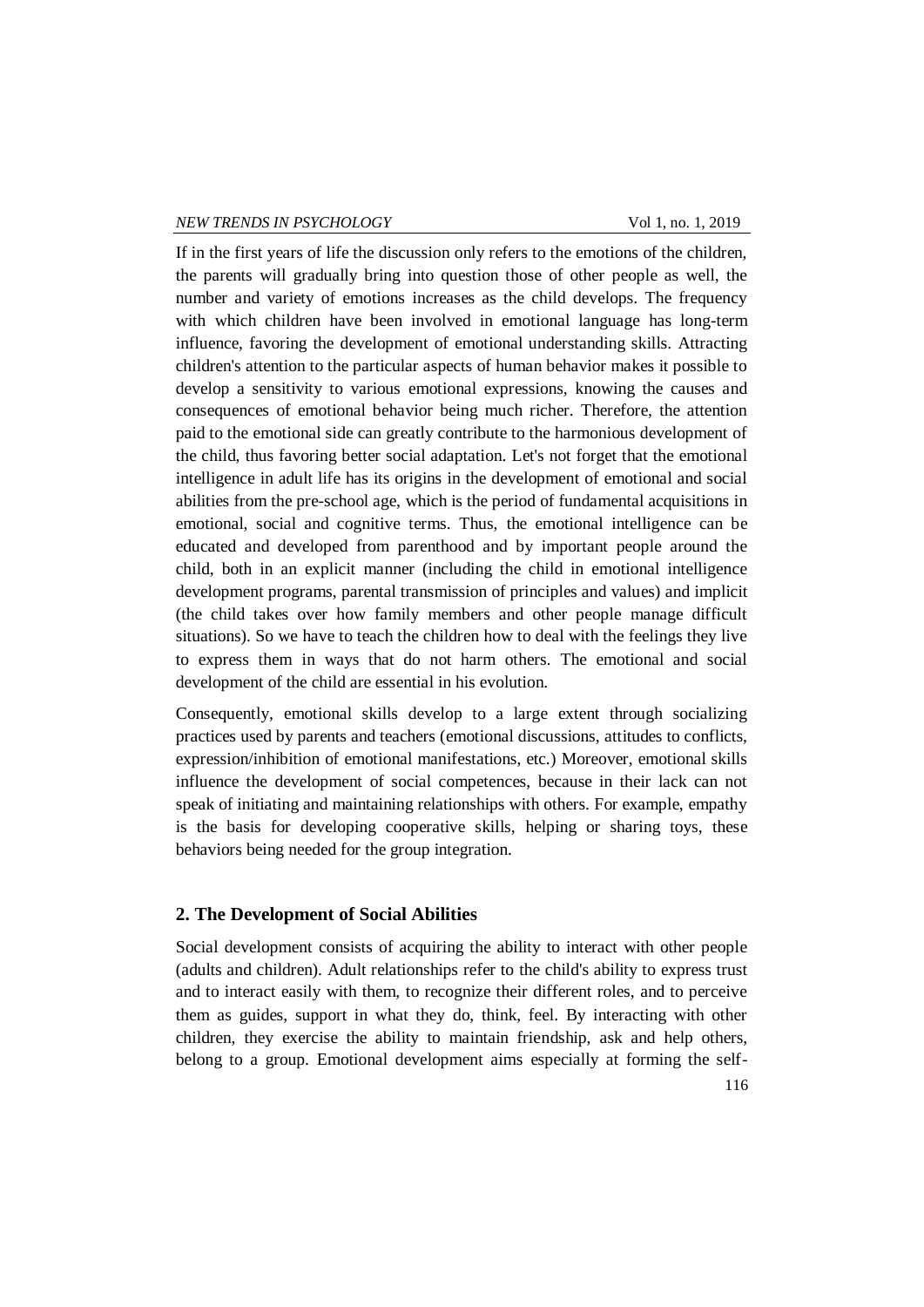concept of the child by the way it is perceived as a single being, reacting, accepting, interpreting the reactions, emotional experiences of others in the interactions they set with them. Also, emotional development aims at developing the self-regulation ability of their own emotional experiences, as well as the child's ability to recognize, express and understand emotional experiences both of his and others and to respond them adequately.

Social skills are the ones that allow us to integrate into the kindergarten, school, service or group of friends. Social development involves acquiring behaviors that make us effective in interacting with others so that we reach the established personal goal. Any social behavior is the result of a process of learning what is valued by society. For example, the fact that we greet or present to unknown people are considered polite ways to initiate an interaction. Because such behaviors are perceived as appropriate, their manifestation will be encouraged and repeated as such in similar contexts. In addition, these behaviors help us achieve certain goals, as they allow us to initiate and establish a relationship with someone else. The basic social skills that each person should develop are divided into two categories:

## 1. Interpersonal abilities

a) Social networking

- interact with other children through age-appropriate games
- Initiates interactions with other children
- splits toys
- offers and asks for help
- He's waiting for his turn
- uses polite addressing formulas
- b) Solving social problems
	- resolves conflicts through age-appropriate strategies
- 2. Intra-personal abilities
	- follow the rules
	- tolerates the situations that cause frustration

## WHY DO WE DEVELOP THE SOCIAL COMPETENCE?